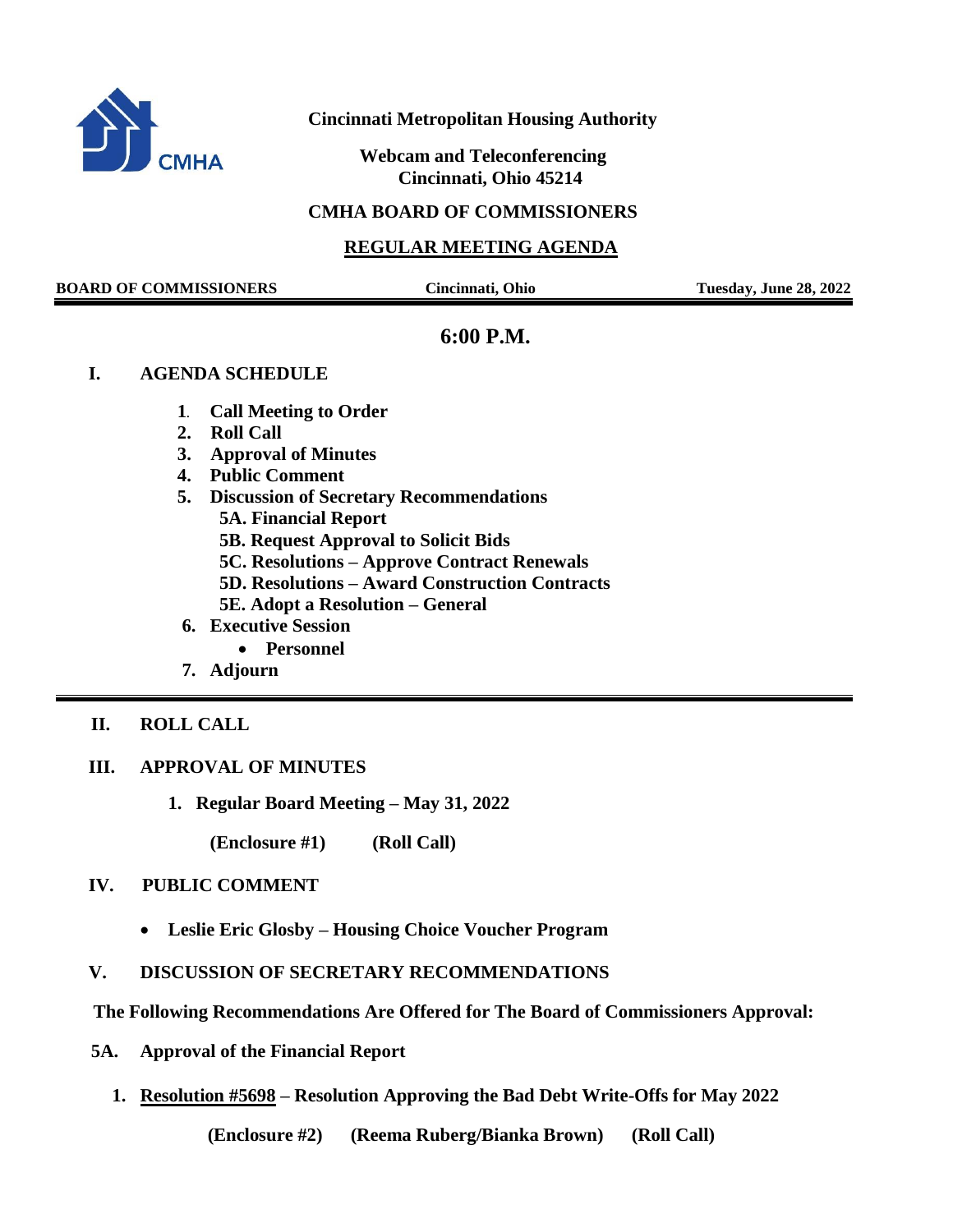**2. Resolution #5699 – Resolution Approving the Fiscal Year 2022, May 2022 Unaudited Financial Statements for the Cincinnati Metropolitan Housing Authority**

**(Enclosure #3) (Reema Ruberg/Bianka Brown) (Roll Call)**

- **5B. Request Approval to Solicit Bids for the following items:** 
	- **1. Resolution #5700 – Resolution Providing Authorization to Proceed with the Request for Proposals and Solicitations for General Goods and Services from Outside Vendors**
		- **1. SOL 2022-2005 – Housing Choice Voucher Project-Based Assistance for Existing, Rehabilitated or Newly Constructed Housing Units**

 **(Enclosure #4) (Lisa Isham)**

**2. SOL 2022-4007 – Co-Developer for Choice Neighborhoods**

 **(Enclosure #4) (Gary Boeres/Janell Duncan)**

**3. SOL 2022-7010 – Janitorial Services for Campus**

 **(Enclosure #4) (Janell Duncan) (Roll Call)** 

**4. SOL 2022-1019 – Grant Writer for On-Site Health Care Provider**

 **(Enclosure #4) (Janell Duncan) (Roll Call)** 

- **5C. Contract Renewals:**
	- **1. Resolution #5701 – Resolution Authorizing the Chief Executive Officer of the Cincinnati Metropolitan Housing Authority to Sign the Second One-Year Contract Extension Option for Contract 2020-1016; Off-Duty Police Services with the City of Cincinnati Police Department in a Not-to-Exceed Amount of \$125,000 Annually for a Maximum 5-Year Contract, or the Board Approved Budget, Funded by Operational Funds, Administrative Fees and Management Services Funds**

**(Enclosure #5) (Marquita Flowers/Janell Duncan) (Roll Call)**

**2. Resolution #5702 – Resolution Authorizing the Chief Executive Officer of the Cincinnati Metropolitan Housing Authority to Sign the Second One-Year Contract Extension Option for Memorandum of Understanding 2021-1018 for Off-Duty Sheriff Services with the Hamilton County Sheriff's Office in a Not-to-Exceed Amount of \$125,000 Annually for a Maximum 5- Year Contract, or the Board Approved Budget, Funded by Operational Funds and Management Services Funds**

 **(Enclosure #6) (Marquita Flowers/Janell Duncan) (Roll Call)**

**3. Resolution #5703 – Resolution Authorizing the Chief Executive Officer of the Cincinnati Metropolitan Housing Authority to Sign the Second One-Year Contract Extension Option for Contract 2020-4002; Bond Counsel with Ballard Spahr LLP; Coats Rose, P.C.; and Taft Stettinius & Hollister LLP in a Not-to-Exceed Amount of \$500,000 Annually, Per Contractor, or the Board Approved Budget, for a Maximum 5-Year Contract, Funded by Development Funds**

 **(Enclosure #7) (Gary Boeres/Janell Duncan) (Roll Call)**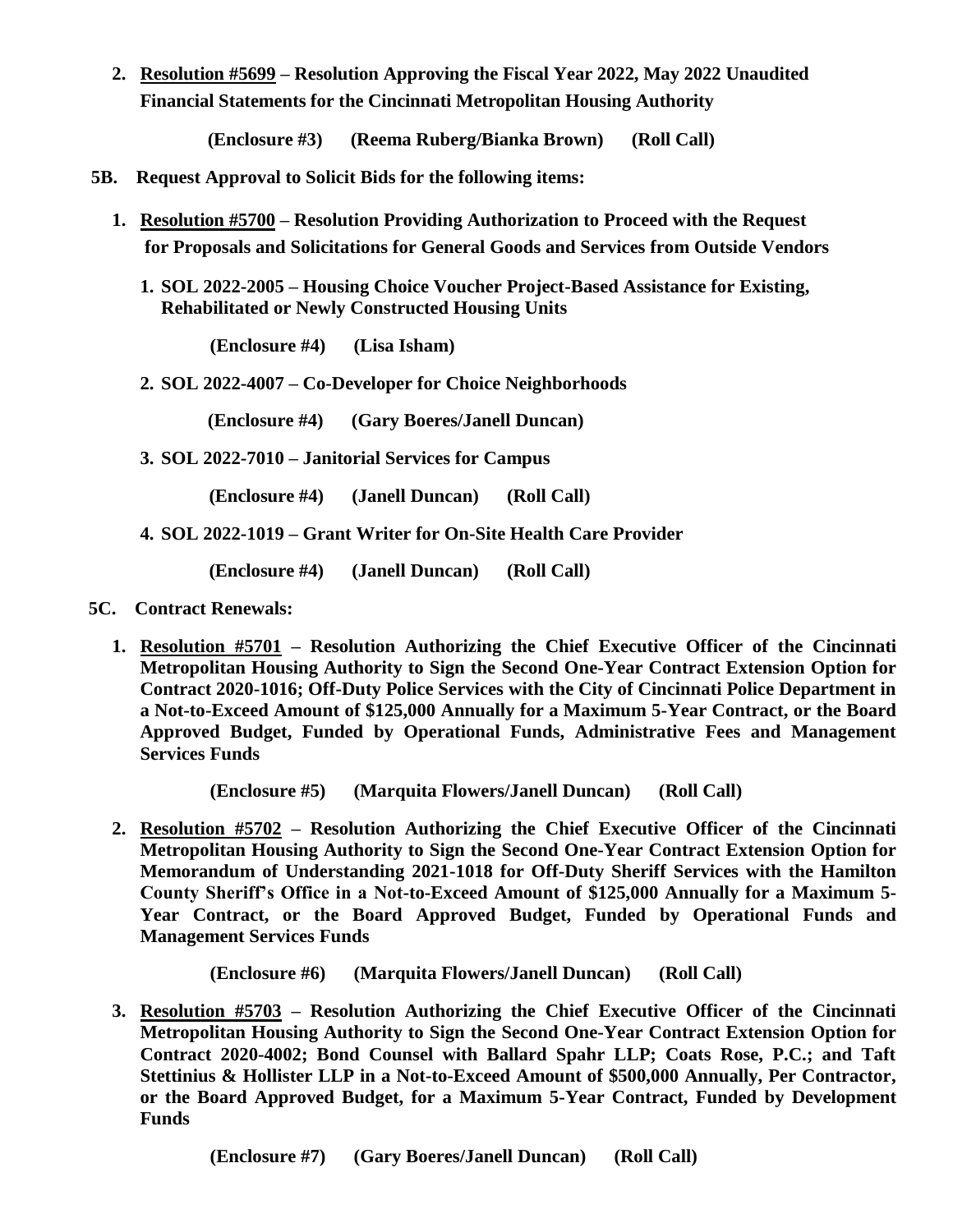- **5D. Adopt a Resolution to Award the following Construction Contracts:**
	- **1. Resolution #5704 – Resolution Authorizing the Chief Executive Officer of the Cincinnati Metropolitan Housing Authority to Enter Into a Contract for Solicitation 2022-3017-03 with ELA Holdings d/b/a Turnkey Technology for the Installation of Security Cameras and an Access Control System at Millvale North and South for the Amount of \$293,758.66, Funded by Capital Funds and Emergency Grants**

 **(Enclosure #8) (Joe Norton/Janell Duncan) (Roll Call)**

**2. Resolution #5705 – Resolution Authorizing the Chief Executive Officer of the Cincinnati Metropolitan Housing Authority to Enter Into a Contract for Solicitation 2022-3017-03 with ELA Holdings d/b/a Turnkey Technology for the Installation of Security Cameras and an Access Control System at Beechwood for the Amount of \$232,004.33, Funded by Capital Funds**

 **(Enclosure #9) (Joe Norton/Janell Duncan) (Roll Call)**

**3. Resolution #5706 – Resolution Authorizing the Chief Executive Officer of the Cincinnati Metropolitan Housing Authority to Enter Into a Contract for Solicitation 2022-3017-03 with ELA Holdings d/b/a Turnkey Technology for the Installation of Security Cameras and an Access Control System at Maple Tower for the Amount of \$286,182.39, Funded by Capital Funds.**

 **(Enclosure #10) (Joe Norton/Janell Duncan) (Roll Call)**

**4. Resolution #5707 – Resolution Authorizing the Chief Executive Officer of the Cincinnati Metropolitan Housing Authority to Enter Into a Contract for Solicitation 2022-3017-03 with ELA Holdings d/b/a Turnkey Technology for the Installation of Security Cameras and an Access Control System at Riverview for the Amount of \$ 227,140.28, Funded by Capital Funds**

 **(Enclosure #11) (Joe Norton/Janell Duncan) (Roll Call)**

**5. Resolution #5708 – Resolution Authorizing the Chief Executive Officer of the Cincinnati Metropolitan Housing Authority to Enter Into a Contract for Solicitation 2022-3017-03 with ELA Holdings d/b/a Turnkey Technology for the Installation of Security Cameras and an Access Control System at San Marco for the Amount of \$ 117,784.91, Funded by Capital Funds**

 **(Enclosure #12) (Joe Norton/Janell Duncan) (Roll Call)**

**6. Resolution #5709 – Resolution Authorizing the Chief Executive Officer of the Cincinnati Metropolitan Housing Authority to Enter Into a Contract for Solicitation 2022-3010 with Garland/DBS, Inc. for the Roofing System Replacement at San Marco for the Amount of \$234,712.00, Funded by Capital Funds**

 **(Enclosure #13) (Joe Norton/Janell Duncan) (Roll Call)**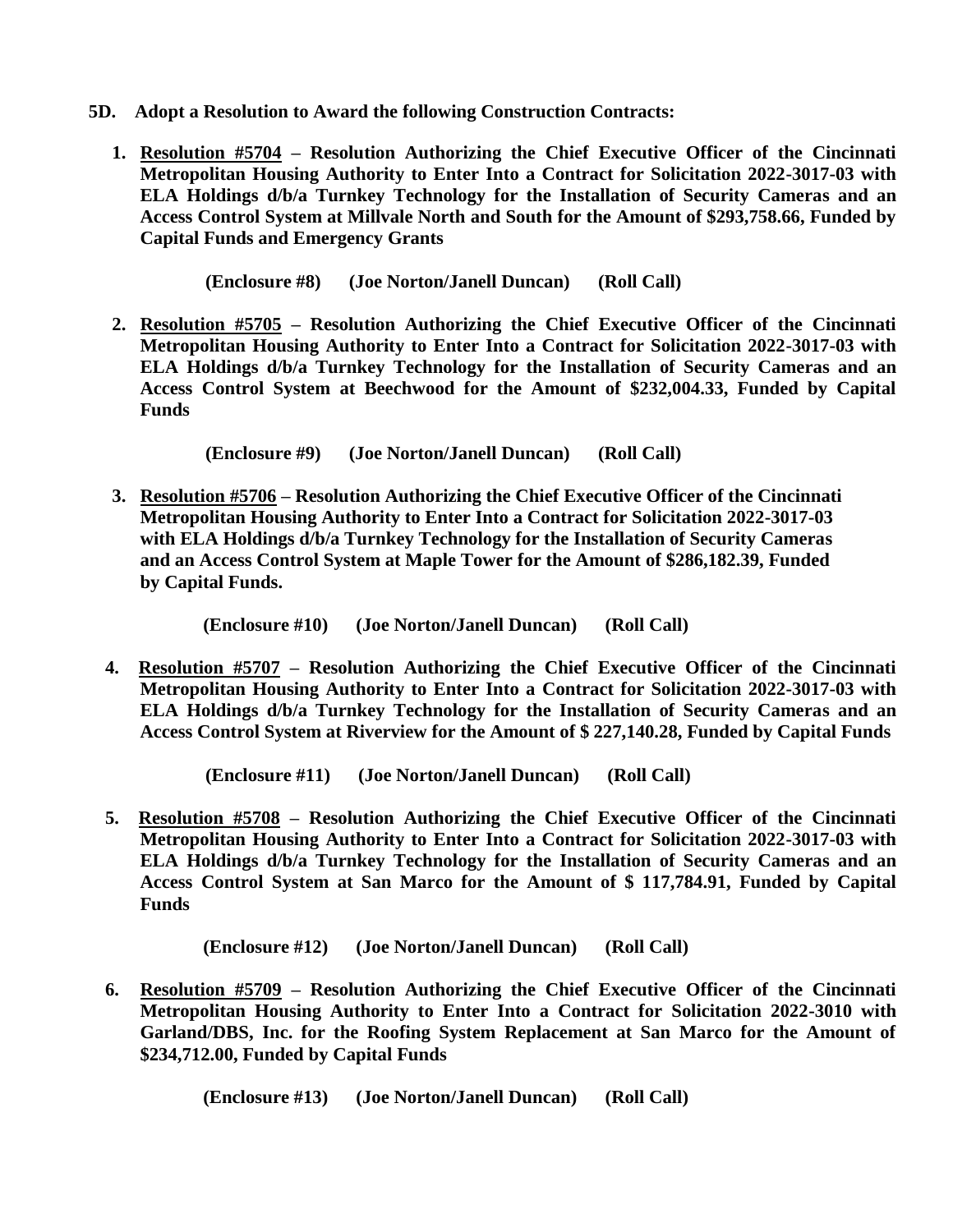- **5E. Adopt a Resolution – General**
- **1. Resolution #5710 – Resolution Authorizing the Chief Executive Officer of the Cincinnati Metropolitan Housing Authority to Negotiate and Enter into Contracts for Solicitation 2022- 1007; Work Order Services with Trustus Transportation, LLC d/b/a Trustus Maintenance & Janitorial; Diamond Professional Contractors LLC; Colossal Janitorial, LLC; AFIST of Contractors LLC; Cogar Enterprise LLC; The Stonestreet Group LLC; Finesse Services, LLC; G J T Construction Inc.; GLT Renovations LLC; Wade Enterprises Real Estate & Property Management LLC; D C J Janitorial LLC; Ultimate Professionals LLC; Howard Edwards Contractors LLC; Terrance Shipmon d/b/a Upgrade Renovation Restoration and Repair Company; Chase Construction & Development Group, LLC d/b/a Chase Construction & Inspection Group, LLC; Bruce Gray d/b/a From the Ground Up Renovations; KNVY Renovations LLC; G2 Residential Services, LLC; A Touch of Perfection Painting & Home Services, LLC; Prestige Home Improvement & Roofing, LLC; and Terry Jarvis d/b/a J Companies in a Not-to-Exceed Amount of \$200,000 Annually, Per Contractor, or the Board Approved Budget, for a Maximum 3-Year Contract, Funded by Operational Funds**

 **(Enclosure #14) (Marquita Flowers/Janell Duncan) (Roll Call)**

**2. Resolution #5711 – Resolution Authorizing the Chief Executive Officer of the Cincinnati Metropolitan Housing Authority to Negotiate and Enter into Contracts for Solicitation 2022- 1017; Maintenance, Repair and Operating Supplies with Best Plumbing Specialties, Inc.; Cincinnati Color Company, Incorporated; Blue Rose Supply, LLC; IDN Global, Inc.; and Winstel Controls, Inc. in a Not-to-Exceed Amount of \$100,000 Annually, Per Contractor, or the Board Approved Budget, for a Maximum 5-Year Contract, Funded by Operational Funds**

 **(Enclosure #15) (Marquita Flowers/Janell Duncan) (Roll Call)**

**3. Resolution #5712 – Resolution Authorizing the Chief Executive Officer of the Cincinnati Metropolitan Housing Authority to Negotiate and Enter Into Contracts for Solicitation 2022- 4006; Consultants for Analysis for Year 15 Exit from LIHTC with Baker Tilly US, LLP; Ithaka Advisory, LLC; and Tidwell Group, LLC in a Not-to-Exceed Amount of \$100,000 Annually, Per Contractor, or the Board Approved Budget, for a Maximum 5-Year Contract, Funded by Instrumentality Operating Funds**

 **(Enclosure #16) (Gary Boeres/Janell Duncan) (Roll Call)**

**4. Resolution #5713 – Resolution Authorizing the Chief Executive Officer of the Cincinnati Metropolitan Housing Authority to Procure Identity Protection Software for the CMHA CEO and COO, Funded by Management Services Funds**

 **(Enclosure #17) (Tobias Eisenlohr) (Roll Call)**

**5. Resolution #5714 – Resolution Authorizing the Chief Executive Officer of the Cincinnati Metropolitan Housing Authority to Apply for Public Housing Capital Fund At Risk/Receivership/Substandard/Trouble Program Grant with the U.S Department of Housing and Urban Development (HUD)**

 **(Enclosure #18) (Gary Boeres) (Roll Call)**